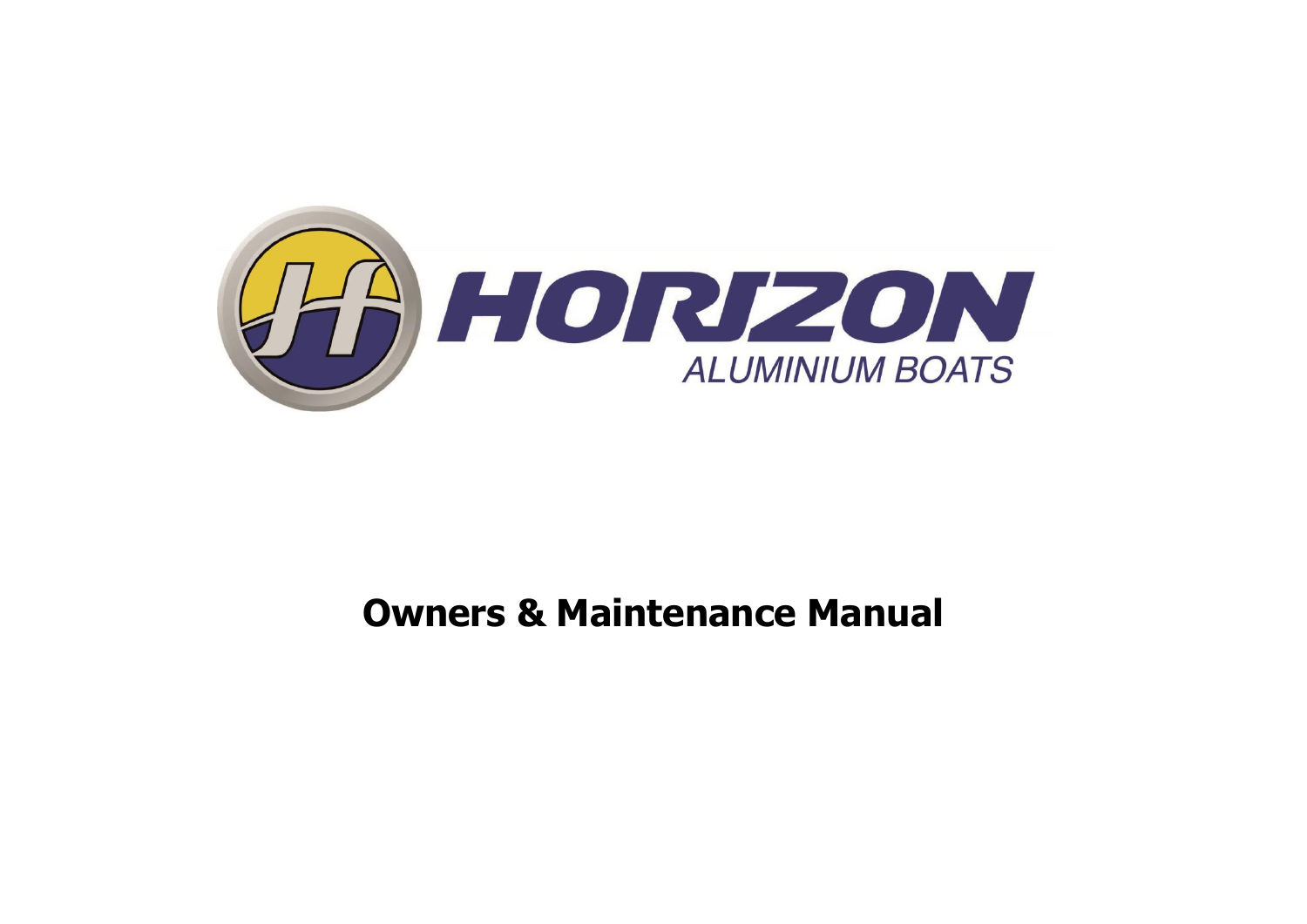# **Introduction**

Congratulations on purchasing your new Horizon boat. Horizon Boats is a family run company and has a proud tradition on building quality aluminium boats for the novice and expert alike. This manual has been designed to assist in the correct operation and care of your new horizon boat. We ask that you please read through completely, as this manual is our suggested do's and don'ts for care and operations of your new yessel, to make your boating experience as pleasurable and safe as possible for many years to come.

# **Introductory Warning Statement:**

This manual has been prepared to assist you in the operation and care of your new boat. We strongly recommend that you read it thoroughly and follow the instructions provided as well as the accessory instruction sheets included with your boats. Please note that some of the information within this manual may not be applicable to your area of boating. Please check with your dealer or boating authority for a brochure on local boating rules and regulations. We recommend you always practice safe boating practices.

We also recommend that you take the time to complete and return the warranty papers that came with your boats, motor and any auxiliary equipment fitted to your boat to ensure you are registered with the appropriate companies as an owner of their equipment. In addition to these warranty cards there will be operating manuals associated with the engine, trailer and electronic equipment. Even if you believe you are competent with this equipment, we strongly recommend you read these manuals as they contain warnings and concise instructions on the best way to operate each item. It is very important that you read the engine manual very carefully as modern engines are now largely electronically controlled and have warning and fail safe devices fitted should a problem arise. You should clearly understand how these functions and what the various alarms systems mean. If you experience any difficulties, please contact your Horizon Boat Dealer for assistance.

# **A Day on the Water**

The success of any boating trip is dependent on the level of preparation before you leave. This includes safety equipment, weather forecast and sufficient fuel. As such, we recommend that you perform the following steps.

- 1. Make certain that you have received a full explanation and applicable demonstrations of your vessels systems from the dealer before taking delivery of your boat.
- 2. Read this manual thoroughly, paying particular attention to the subjects of fuelling, loading limits, launching, and docking, recommendations for safety, maintenance and warranty.
- 3. Participate in a safe boating course in your area.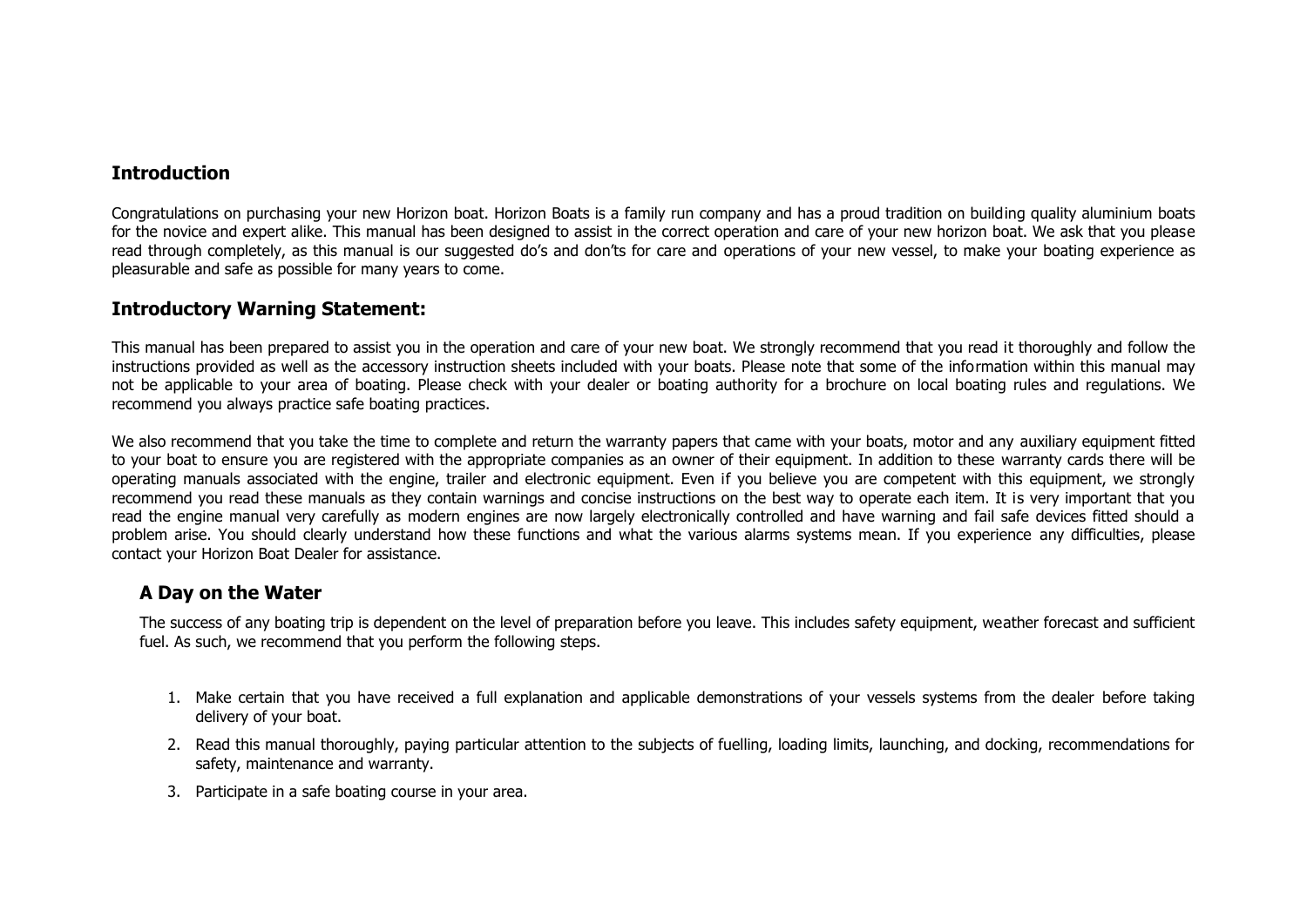- 4. Before attempting your first launch, it is a good idea to get an understanding of your new package, find a suitable location and practice backing the trailer. When ever you are backing up, be sure to have a look out to help direct you. Make sure the outboard is raised to clear obstacles, and the bungs are tightly in place as failure to install the bungs securely will result in the boat filling with water when launched.
- 5. Before commissioning a new boat, do not plan an extensive trip until you have has a shakedown cruise to make sure all equipment is functioning properly and you are familiar with the boats operation. If you experience any problems consult your Horizon Boats dealer.
- 6. Ensure all potential operators and passengers on board are familiar with the operations and systems of the boat.

#### **Safety First – Mandatory Equipment**

All states have a list of mandatory safety equipment that is required to be carried on the boat. There are different requirements for inshore and off shore operations. Many dealer packages this with the boat at the time of purchases. It is important that you obtain a copy of the regulations in your state to ensure that you comply. Look after your safety equipment, store it carefully in the boat and regularly check it is all in good condition. Be sure to read the accompanying instructions and ensure you clearly understand how to use everything – particularly life jackets (personal flotation devices). Please also monitor expiry dates on items such as flares, fire extinguishers etc.

Mandatory Safety Equipment can include:

- One approved Personal Flotation Device (PFD) of a suitable size is required for each person aboard the boat. Always ensure children wear PFD's. Always check PFD's for fit and performance in the water, and never hesitate to have all persons wear them whenever circumstances cause the slightest doubt about safety or where local boating regulations stipulate their use.
- **•** Distress flares
- **•** FPIRR
- Suitable Anchor with suitable length rope, shackles and chain
- Fire Extinguisher
- Torch or signalling device
- V-Sheet
- Marine Radio
- Bilge Pump
- First Aid Kit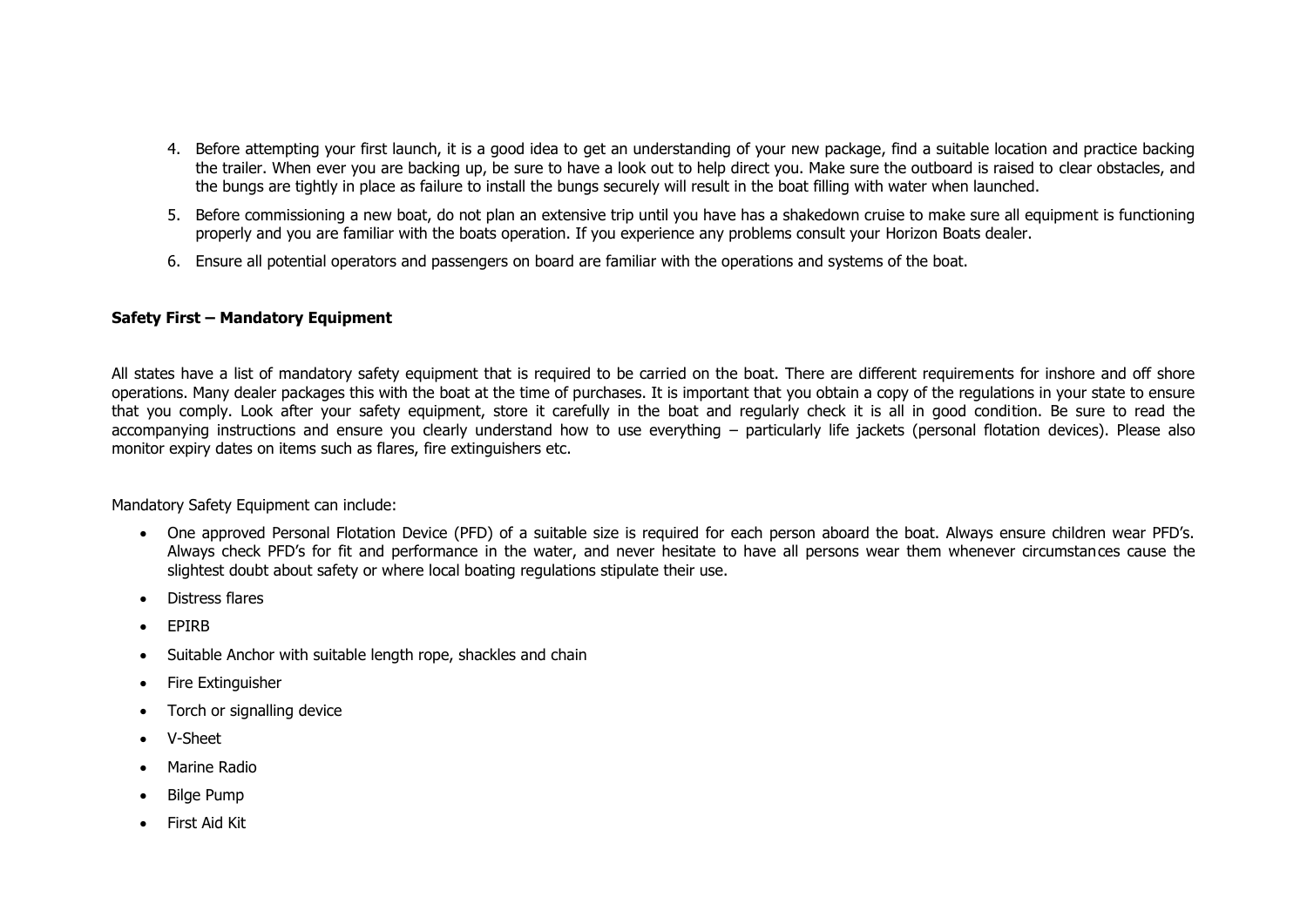- Paddles
- Bucket
- Rope

# **Planning your Trip**

The safety and success of any boat trip is dependent on the level of preparation before you leave.

When planning your voyage, it is important that you consider the following:

- Check the latest weather forecast (get regular updates).
- Before Departing, advise someone responsible of your boating plans and intended route. Be sure to give them a good description of your vessel. If the plan changes during the voyage, notify them immediately. These precautions will enable them to tell rescue organisations where to search and the type of boat to look for if you fail to return. Also be sure to always report in when you return.
- Check your marine radio is working properly. Do not head **Offshore** without a marine radio. Do not rely on mobile phones for distress communications at sea as there is normally no reception.
- Familiarise yourself with the positions of the navigational aids and hazards you are likely to encounter.
- Be certain any operator has not been or is not consuming alcoholic beverages / or non prescribed drugs.
- Know the limits of your boat. Although conditions may seem fine, it is important to be aware of your boats limitations. Not all boats are suitable for offshore conditions.

# **Fuelling your boat**

Ensure that you have enough fuel for the duration of time you intend being out, plus 50% in reserve. Your engine will use more fuel in rough conditions so calculate your fuel usage based on the worst conditions you will encounter. Spare fuel should be carried in an approved container. When fuelling the vessel take care not to overfill, as fuel spillage can affect paintwork.

### **Underfloor Fuel Tank**

- Prior to fuelling always ensure all electrical equipment is turned off and that there are no spark causing items nearby.
- The fuel tank can be filled via the through full fitting. The fuel tank is fitted with two breathers to allow the tank to fill at a reasonable rate. Keeps the fuel nozzle in contact with the fitting whilst filling to avoid possible static sparking. Replace the cap once the tank is full. DO not overfill the tank, allowing for thermal expansion of the fuel on very hot days.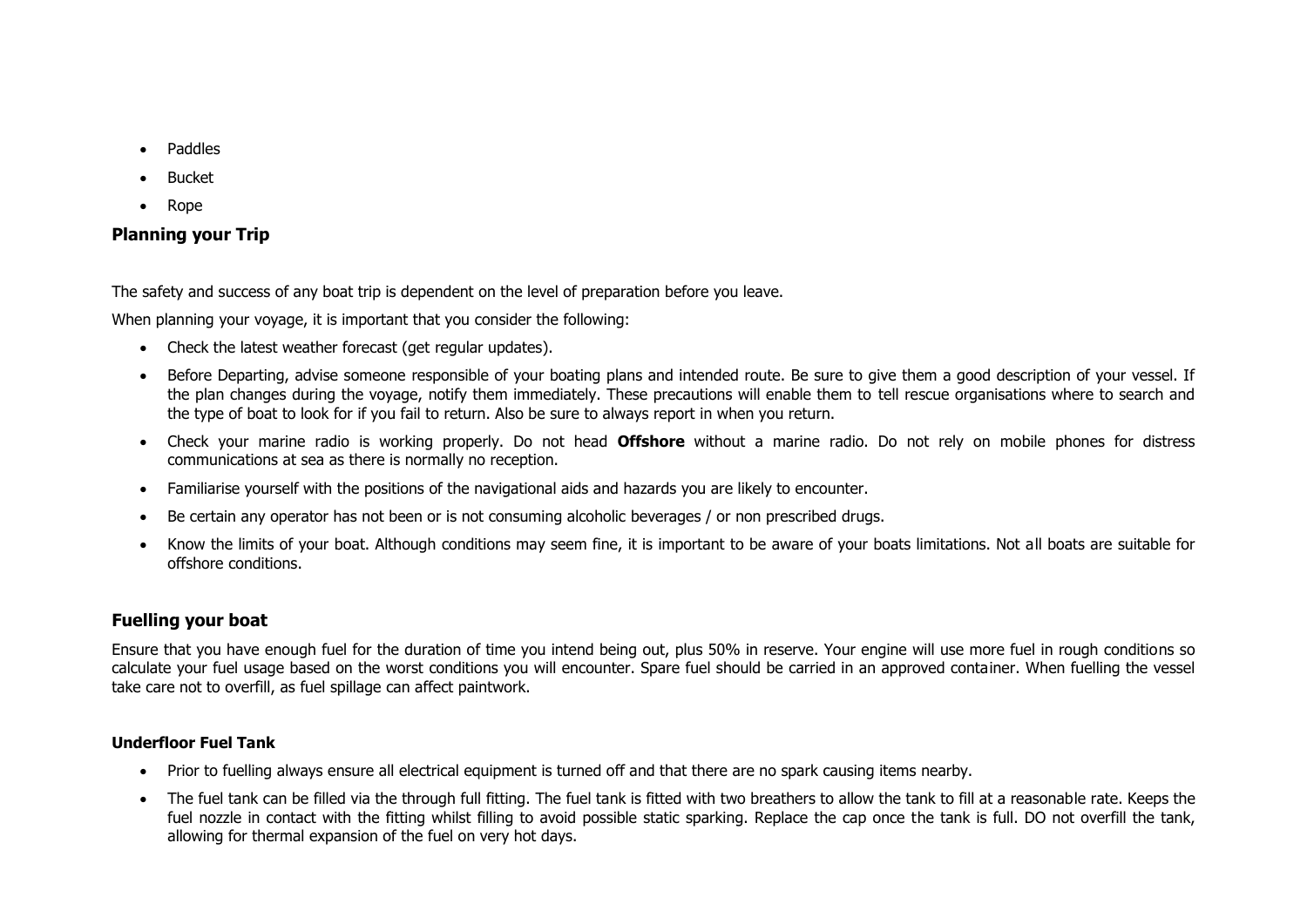- When filling the tank from empty make a note of how many litres are in the tanks before the gauge registers moves from empty. Also record how many litres are in the tank at the halfway point. This will help you more accurately in planning your trips and knowing your trip capacity.
- Always clean up and fuel spillage. Spilt fuel can damage your boat and be hazards.
- Spare fuel should be carried in an approved container. And kept in a safe place.
- It is recommended that you fuel up your boat on your way to the water, not on your way home or before you store your boat as fuel can go off.

#### **Portable Fuel Tank**

- Prior to fuelling always ensure all electrical equipment is turned off and that there are no spark causing items nearby.
- Remove the portable tank from the boat before filling.
- Your outboard may require a petrol/oil mix, follow the engine manual instructions for the correct mixture.
- Do not overfill the tank, allowing for thermal expansion of the fuel on very hot days.
- Ensure any fuel spillage is cleaned from the tank before securing it back in the boat.
- Check for any vent screws on the portable tank which much be open during the engines operation.

**Warning:** Do not use fuels that incorporate any form of alcohol or alcohol derivatives as it destroys marine fuel systems hoses and components which could lead to hazardous leaks, fire or explosion.

Warning: The flotation material used in your Horizon Boat can be affected by petrol and petroleum based product. If a petroleum-based product us split inside your boat, check the condition of the floatation material prior to your next trip.

# **Loading your boat**

When loading your boat, it is important that the weight is distributed evenly. Too much weight in one area of the boat can impact the boats performance in the water and affect its safety. It is important therefore to take care when placing items such as cooler boxes, portable fuel tanks, water jugs etc to help create more desirable running attitude. This also applies to the location of passengers, with a shift in passenger weight altering the planning angle of the hull. It is important therefore that passengers never change seat locations while the boat is moving.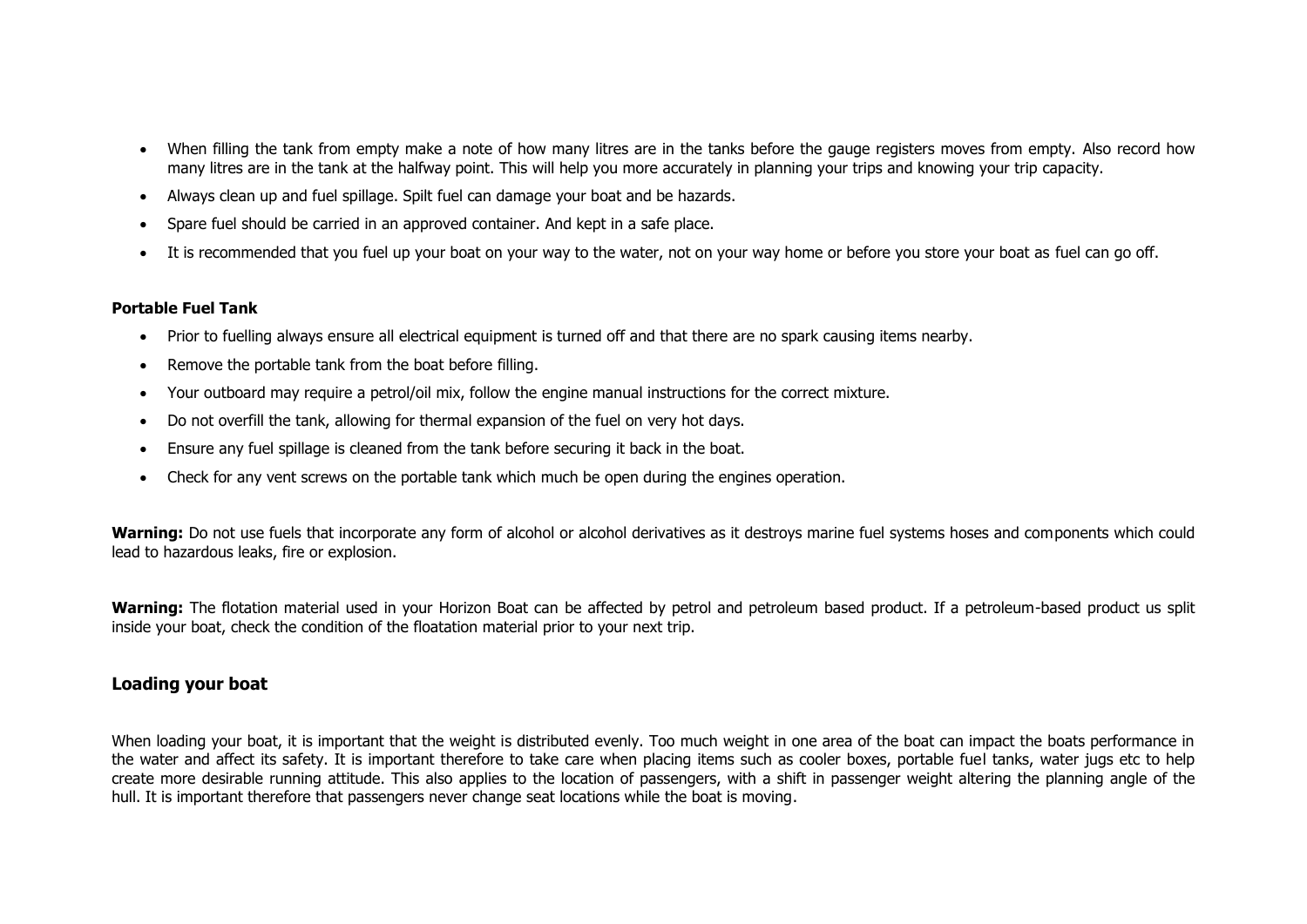**Important:** Your boat will have a compliance plate that shows the maximum load capacity. This should NEVER be exceeded.

# **Trailering your Boat**

#### **On the road**

Before using your trailer for the first time familiarise yourself with the trailers owner's manual. A trailer with skids is recommended for aluminium boats as they allow an equal distribution of the boats weight on the trailer. Preventative maintenance is an important part of trailer care and longevity.

- Ensure that you are familiar with and comply with the towing regulations in your state.
- Be sure to check the trailer is safely connected to the car, check the coupling, safety chain and lights. It always a good idea to double check these items.
- Towing a boat can change the behaviour of the way your vehicle handles. Take care when towing that you keep a safe following distance from the vehicle in front of you and allow for additional braking distance.
- Ensure that the trailer and boat do not exceed the towing capacity of the vehicle.
- The boat should be secured to the trailer by a cable from the bow eye to the winch. A safety chain should also be used from the bow eye to the winch stand or trailer tongue. The stern of the boat should also be tied down to the trailer using suitable tie down straps. There are normally supplied when you purchase that boat.
- All loose items in the boat should be securely fast so they do not shift whilst underway.
- Always carry a spare wheel and tyre and the necessary tools to change them.
- Check tail lights and indicator singles work when attached to the towing vehicle.
- It is recommended that you use a motor support bracket.

**IMPORTANT:** DO not use your boat as a trailer. Do not carry excess weight in the boat while Trailering or travelling.

# **Launching and Retrieving your Boat**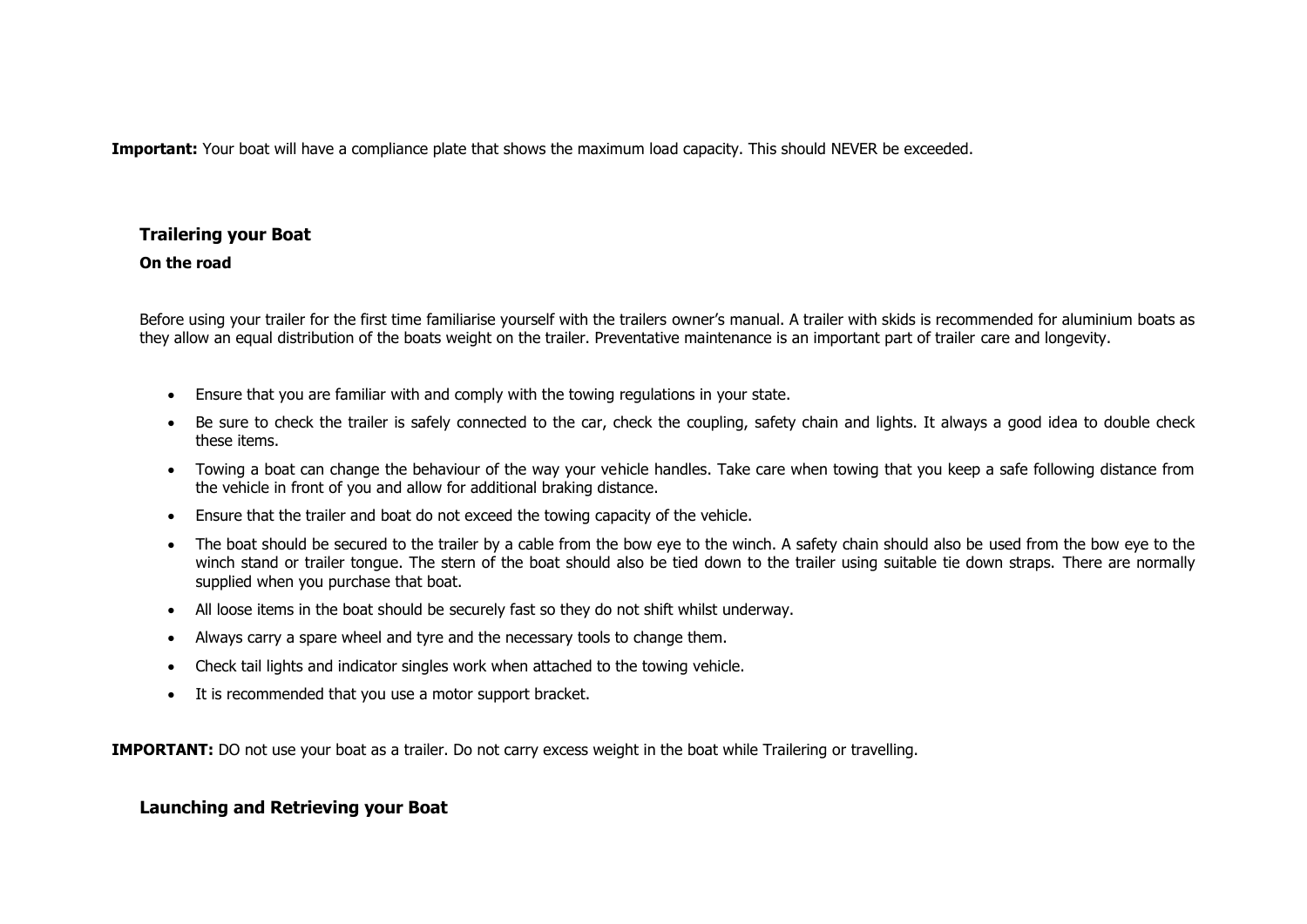- Practice before you go avoid unnecessary frustration by practicing how to back your trailer before you arrive at the ramp. Once you are comfortable doing this, the boat ramp experience can become a smooth part of your day on water. Always have someone keep watch when reversing.
- $\bullet$  Pre launch preparation check that the bungs are fitted to the boat!
- Launching your boat before descending the ramp disconnect the trailer lights to avoid the chance of blowing out the lights when the trailer is submerged. Ensure that the boat is firmly attached to the trailer.
- Tie a bowline to the bow of the boat and keep hold of this, while you launch the boat.
- Have your passengers get on board once the boat is launched.
- Starting the engine Before starting the engine, ensure that the engine is in neutral and there are no fuel leaks.
- Retrieving the boat When retuning to the ramp, have a plan as to who us going to hold the boat and who is going to get the towing vehicle. Ensure that the person holding the boat is capable of doing so in the prevailing conditions.
- Checks before heading home remove the bungs; ensure that boat is secured to the trailer/vehicle in the same manner as directed above.

# **On the Water**

#### **Manoeuvring the boat**

- When first driving the boat, practice manoeuvring at slow speed to get used to the way the boat handles. A boat does not have brakes. To stop the boat, allow the boat to slow down to under 10km/h. putting the engine in reverse and slowly increasing power will stop the boats forward movement.
- Remember, all boats steer by the stern. Although many boats have a steering wheel like a car, they handle quite differently. While a car steers from the front, a boats steers from the rear. While a car sits directly on a hard surface like the road and is not as adversely affected by weight, a boat sits on the water – a soft surface, and weight distribution is important because if affects the boats "attitude" or the way it sits in the water.
- Weight in a boat should be kept as low as possible as to not impact the stability of the boat.
- Be attentive to your surroundings when driving your boat. You need to keep a watchful eye for other craft, swimmers and divers. The wake left by your boat can impact other craft. Smaller craft can even capsize as a result of the wake from another boat. You may be responsible for any damage caused by the wake of your boat.
- It is highly recommended that you do an accredited course on safe boating, this is normally part of the many boat licensing courses that
- Are available. These accredited courses will teach you the "rules of the road" when at sea as well as many other helpful and safe practices to make your boating experience safe and enjoyable.
- Keep an alert look out. Serious accidents have resulted from failure to do so.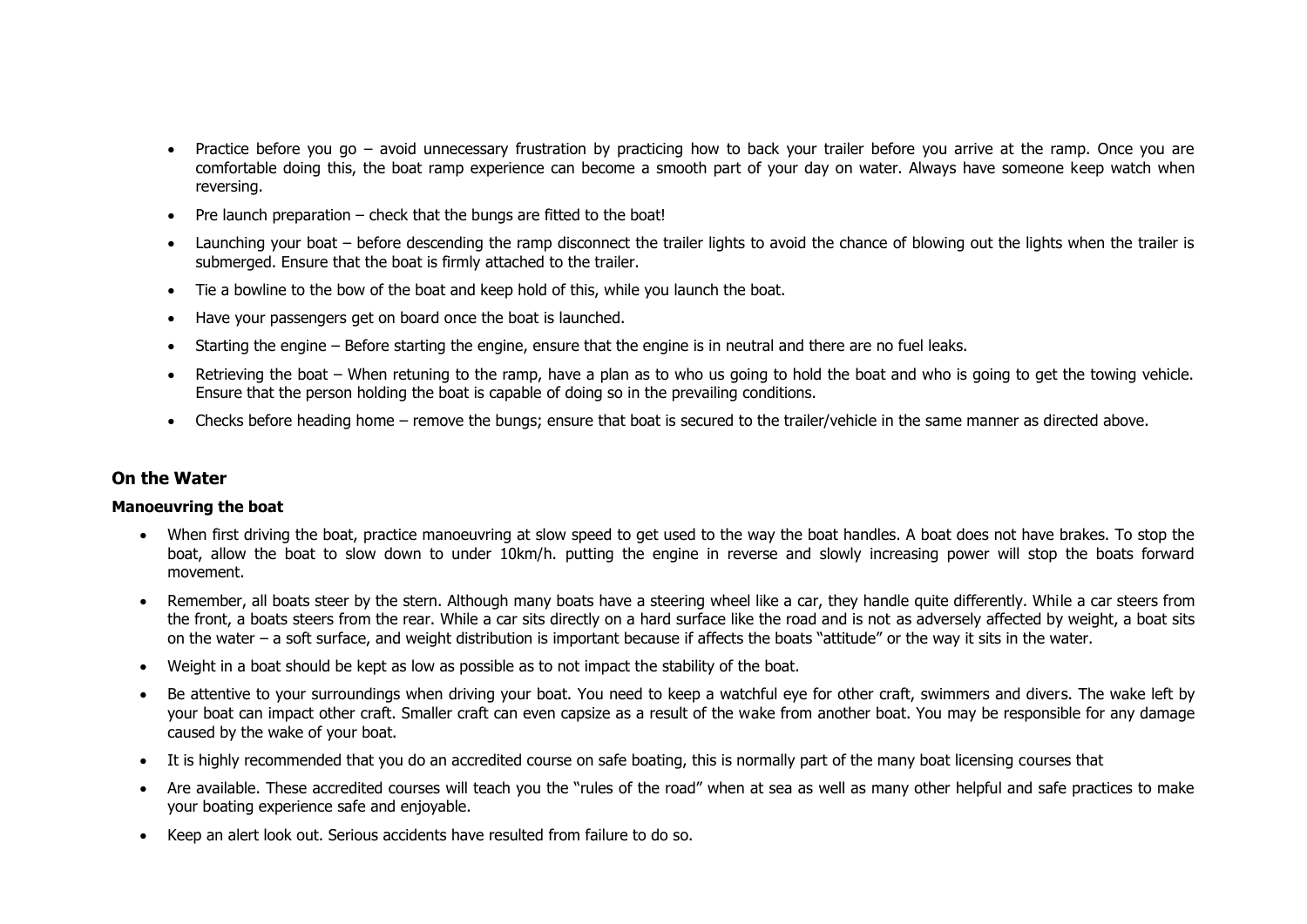

**IMPORTANT:** There is a risk of falling or being thrown out of the boat if standing or moving while the boat is in motion. People should not stand or kneel or change position if the boat is in motion. If someone must stand whilst the boat is underway, avoid speed changes that could cause the standing person to loose balance.

The following are helpful things to remember for your boating trip.

#### **The Ramp**

- Before making you way down the ramp make sure the bungs are in the rope is off and all equipment is placed in the boat safely
- Be polite to other boaties, you may never know when you will need their help.

#### **Launching**

 Maintain a firm grip on the bowline, once the boat in launched load your passengers after the engine has started. Park the trailer in a sensibly and considerate location.

#### **Tools and Spares**

You should always carry appropriate tools and spares in case of a breakdown.

#### **Emergencies**

- Always carry the correct safety equipment in accordance with your State or Territory, so if something goes wrong you still have options.
- Being able to inform someone on shore will greatly improve your chances of solving and boating problems. We recommended a marine radio.

#### **After your day out**

- After being in saltwater or fresh water, always wash your boat and equipment with fresh water (not bore water).
- $\cdot \cdot$  It is also a wise idea to flush your engine out, and give your trailer and wheels a good wash.
- \* Also remember salt can damage electrical components on your boat.

# **What is Corrosion/Oxidation**

Corrosion is something we have all experienced through out our lifetime; it is simply metal naturally changing. It's a similar process, which we see when Iron rusts, one of the minerals which make up iron is a brownish-red powder and in time and subject to the elements it wants to return to its natural state, thus rust, this also applies to Aluminium.

When Aluminium is exposed to air, a thin oxidized film forms on the surface protecting the metal from corrosion.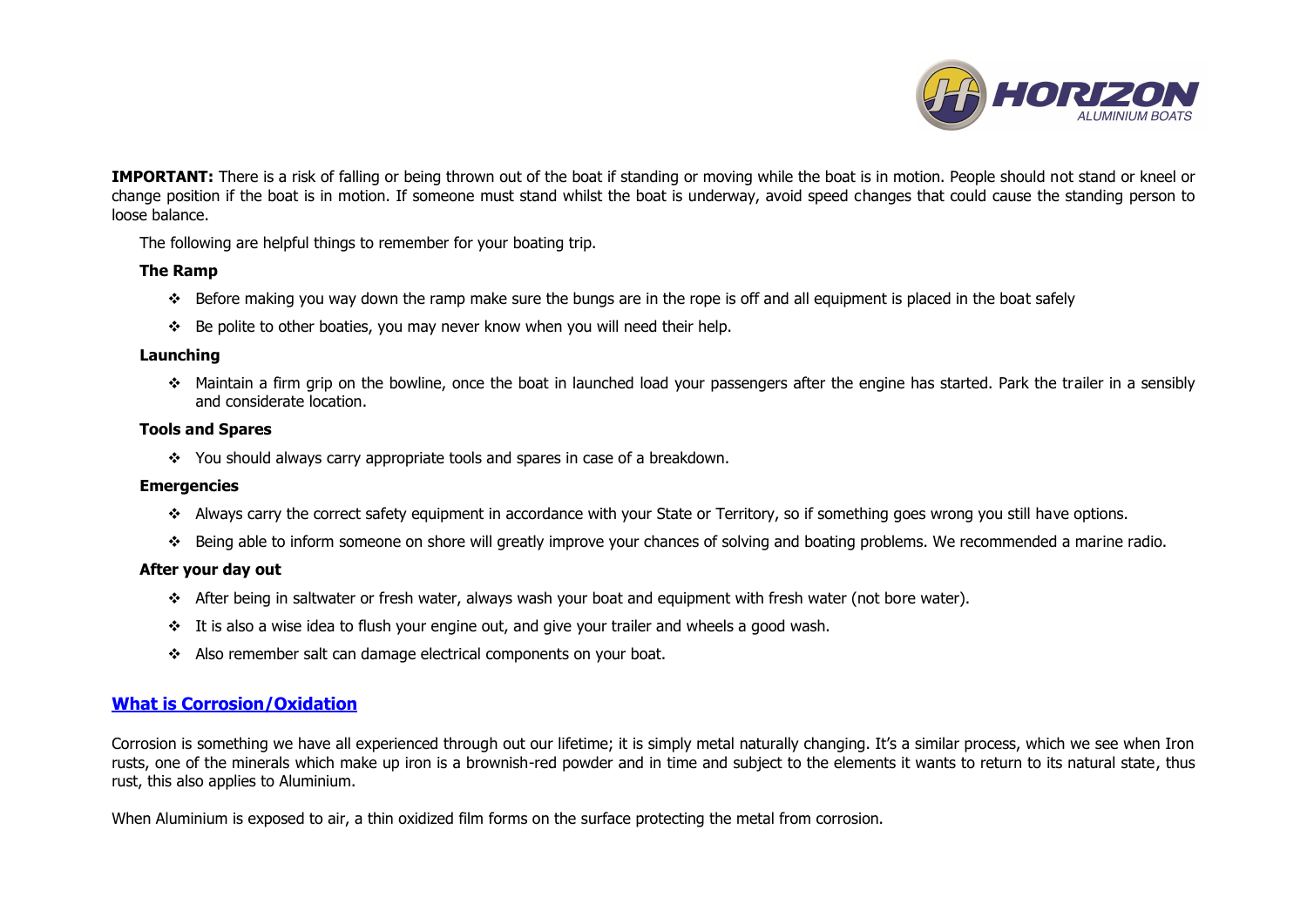#### **Causes of Bubbling / Flaking Paint**

#### **Aluminium Corrosion or Oxidation**

Corrosion is commonly used to describe what happens when a boat paint's bubbles or flakes off, however this is rarely the case. Oxidization is normally the cause of most paint problems.

#### **Electrolysis**

Presence of stray current in the hull is the main cause of electrolysis, normally originating from the engine or electrical wiring in the boat. Other origins are external wiring leaks, such as electric winch mounted on the boat trailer or a boat marina.

All aluminium contains a small percentage of dissimilar metals in its manufacture, when stray currents runs through the boat it will find these dissimilar areas first and attach dissimilar metals and fittings. This reaction causes paint to stat bubbling and flake. In unpainted boats the results of the reaction consist of a white powdery substance, if left for long periods of time, the alloy will corrode badly.

#### **Important Points:**

- When storing your boat for a period of time disconnect the battery.
- Keep your boat dry and clean
- Never wash your boat with detergents which are caustic or acid based.
- Always rinse your boat with fresh water only after each use.
- When conducting regular maintance checks, check the engine earth wiring and sacrificial anodes are in good condition.

# **Craft Care**

To maintain your boats in tip top shape always wash your boat off with fresh water after use, this will help to remove the salt, oil, and dirt from the hull.

#### **Cleaning your boat**

The following items which are left on your boat my cause corrosion, discolouration and stains – wash the off as soon as possible:

- Seawater
- Dust, iron powder from factories, chemical substances such as acids, alkalis, cola, tar etc
- Bird droppings insect's carcasses, dried old bait, sap etc.
- Fuel spills.
- Lead sinkers and steel hooks can react with alloy. Always remove and loose sinkers and hooks from the floor of your boat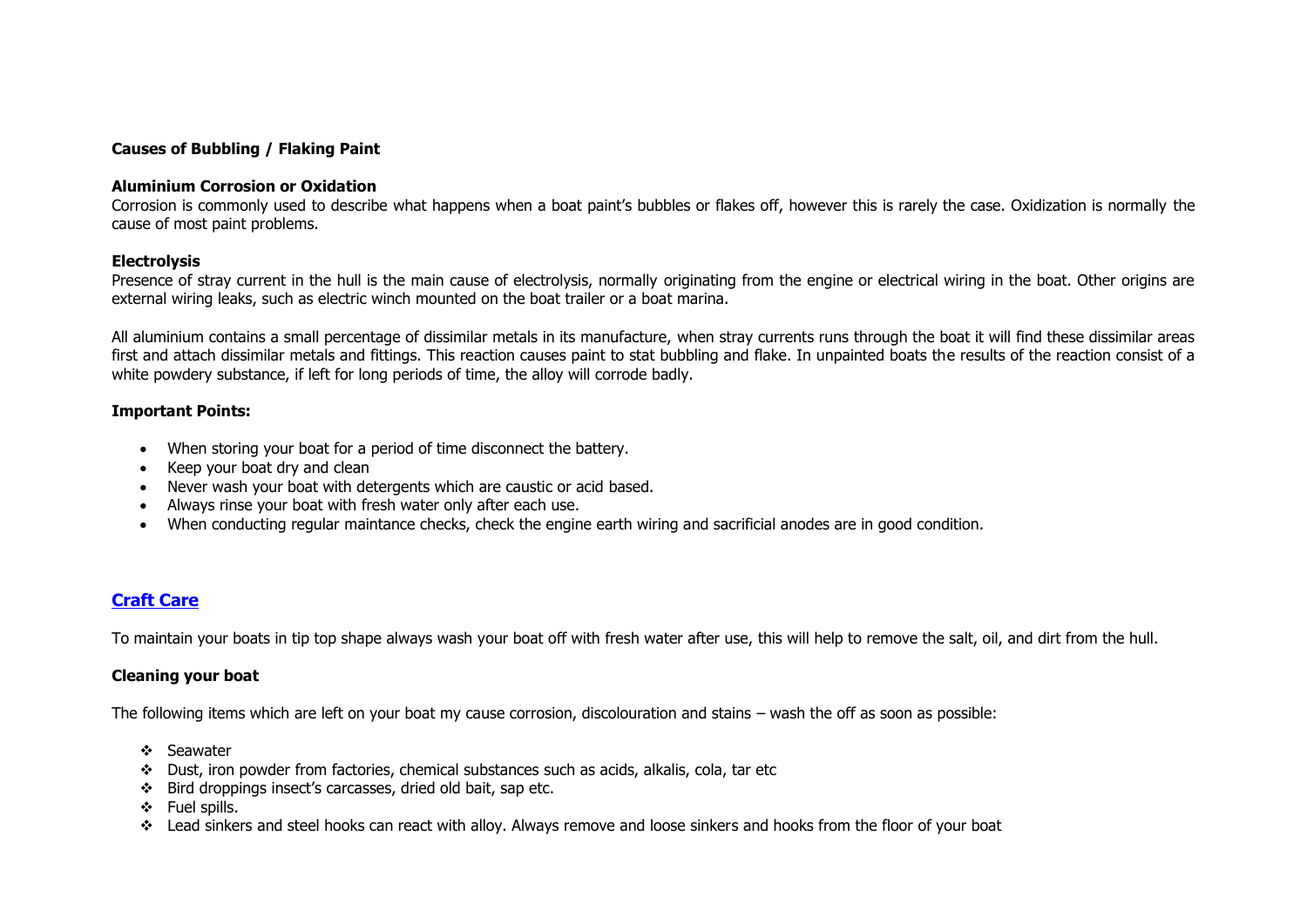#### **Do not use the following to clean your boat as they can react with the alloy and paint.**

- ❖ Carbon tetrachloride
- ❖ Nail polish remover
- ❖ Petrol
- ❖ Acetone
- ❖ Bore Water
- Lacquer thinner
- Paint thinner
- ❖ Benzine
- ❖ Turpentine

#### **Washing**

After every use spray your boat with fresh water (not bore water) to remove the salt and dust. Next using ample fresh water and a sponge or soft car washing brush, wash the boat from top to bottom. This will clean away all the chemicals which are contained in the dirt and dust that is picked up from the road and the prolonged exposure to dried salts from seawater can damage the paint coating and aluminium of your boat.

#### **Important information regarding your Horizon Boat.**

In order to discourage saltwater oxidation in the hull of your boat, it is recommended that you flush the full out twice a year with fresh water.

#### **What to do if you find water in your hull?**

It is recommended that after every use you check your boat hull for water in the bilge. Any excess water should be drained from the hull using the bungs.

If there is a continuation of the water build up, it will require an inspection of the hull by your nearest authorised Horizon dealer.

#### **Cleaning & Repairs**

- \* Waxes and some other polishes containing highly abrasive compounds should not be used. Such waxes or polishes are harmful to the lustre of the painted surface as they remove part of the film of the painted coating.
- \* Touching up the paintwork is important, Deep scratches left untreated can result in blistering around the effected area, so ensure any touch ups seal the exposed aluminium.
- Before and additional welding is conducted on the boat, the fuel tank and line must be removed.

#### **Touch Ups**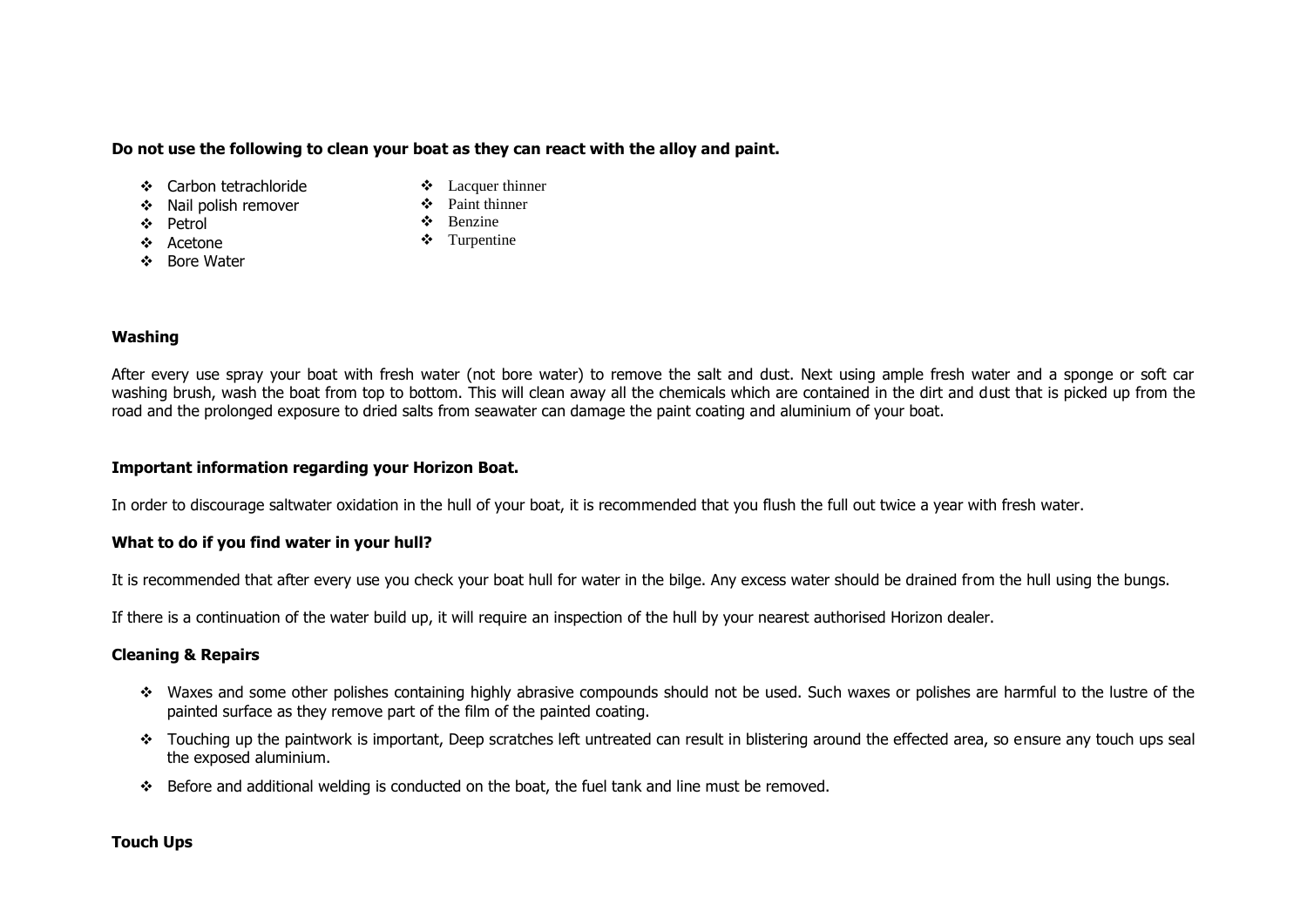All Painted Horizon Boats are painted with 2 – Pak automotive quality paints. Deep scratches left untreated can result in blistering around the effected area, so ensure any touch ups seal exposed aluminium.

#### **Storage**

When storing your boat for any length of time you much ensure the following:

- ◆ Do not store your boat under a tarp as some contain chemicals, which may react with the aluminium or paintwork, only use proper boat covers.
- \* Always ensure that the bungs are removed and the jockey well is fully extended, to ensure the boat is angled so the water can drain freely out of the boat.
- ◆ Batteries should never be connected or left in the boat, if the boat will be stored for a great length of time. Batteries, which may leak or give off acid vapour or uncontrolled electrical currents, can increase your boats susceptibility to electrolysis.

# **Boat Handling**

For a boat to perform right it comes down to how well the skipper handles the boat, where the passengers are placed, how many of them there are and how the motor's controls are used.

The most critical key to the boats performance of any small vessel are categorised by the boats stability and trim.

# **Stability**

Your boats seaworthiness can depend on how much load you pun in your boat and where you place it.

# **Trim**

Trim is the balance of the boat in a fore and aft direction and is crucial to the boats behaviour at sea. The position of the boats load, the tilt of the motors leg and the boats speed can all influence trim.